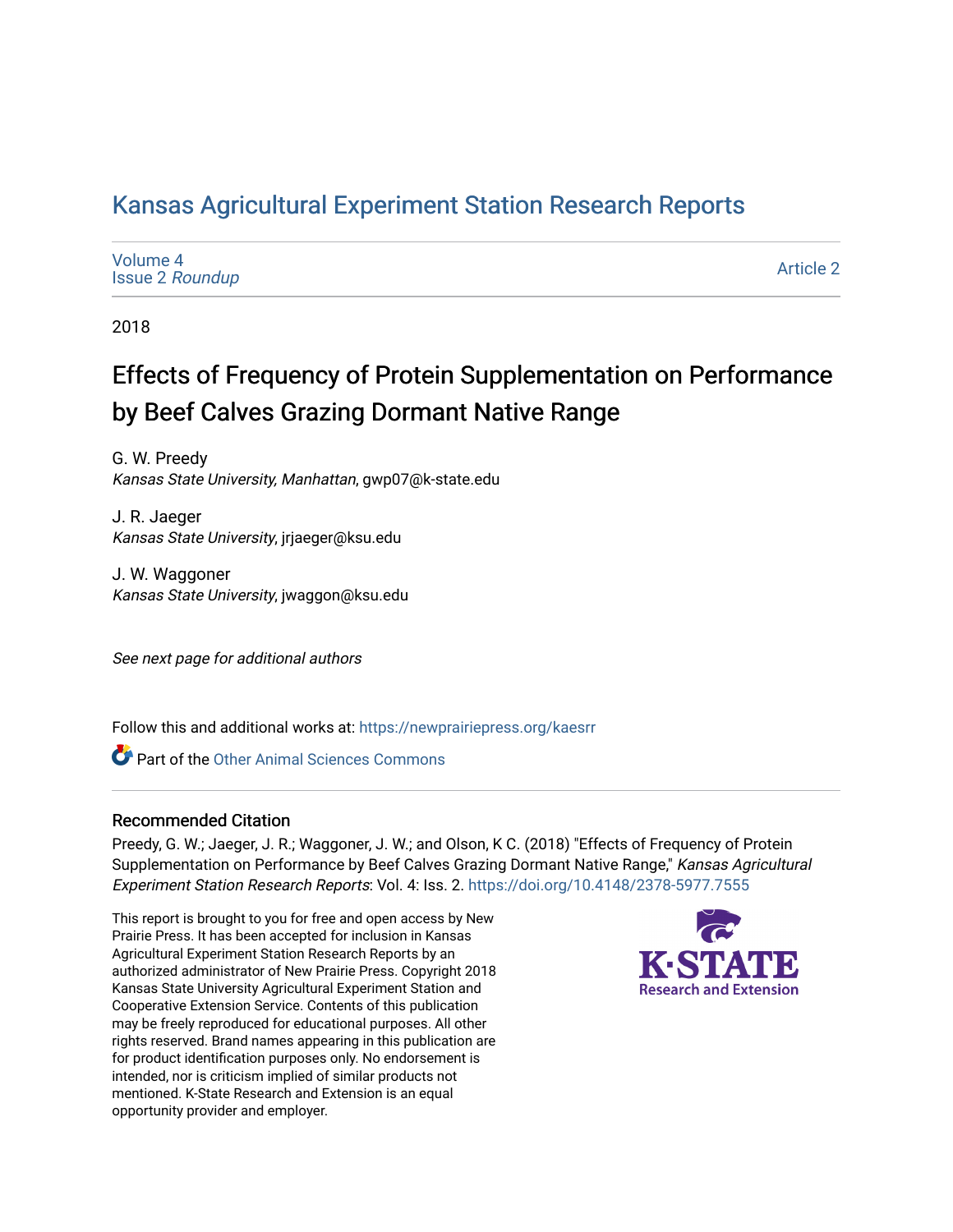## Effects of Frequency of Protein Supplementation on Performance by Beef Calves Grazing Dormant Native Range

### **Abstract**

Stocker calves that graze forages before entering a feedlot account for more than 75% of the beef calves raised in the United States each year. A large proportion of those will be calves born in the spring and weaned in the fall. Modest growth rates are expected when the quality of fall and winter forages is poor. Growing calves in confinement systems during fall and winter typically allows for greater average daily gain (ADG) than grazing low-quality forages; however, modest overall costs associated with grazing perennial, dormant forages may be competitive during times when feed prices are relatively high.

Providing supplemental protein to beef cows grazing dormant, warm-season, native forages (i.e.,  $\leq 6\%$ crude protein [CP]) has been demonstrated to increase body condition score (BCS), body weight (BW), improve dry matter digestibility (DMD), and forage dry matter intake (DMI). Furthermore, beef cows grazing low-quality forages and supplemented with protein either daily, every third day, or every sixth day had similar BW and BCS.

Reducing the frequency of supplement delivery can reduce labor costs and equipment depreciation without negatively affecting animal performance; however, this practice has variable success when used with growing beef cattle. In previous research, steers supplemented with cottonseed cake 3 times weekly had similar BW gain during winter compared to steers supplemented daily. Conversely, in another study, steers grazing winter range and supplemented with dried distillers grain daily had greater ADG than steers supplemented 3 times weekly. Therefore, the objective of this study was to evaluate the performance of young, lightweight stocker calves grazing dormant, native tallgrass pastures and supplemented protein either daily or 3 times weekly throughout the winter.

### Keywords

beef calves, pasture, protein, supplementation frequency

### Creative Commons License



This work is licensed under a [Creative Commons Attribution 4.0 License](https://creativecommons.org/licenses/by/4.0/).

### Authors

G. W. Preedy, J. R. Jaeger, J. W. Waggoner, and K C. Olson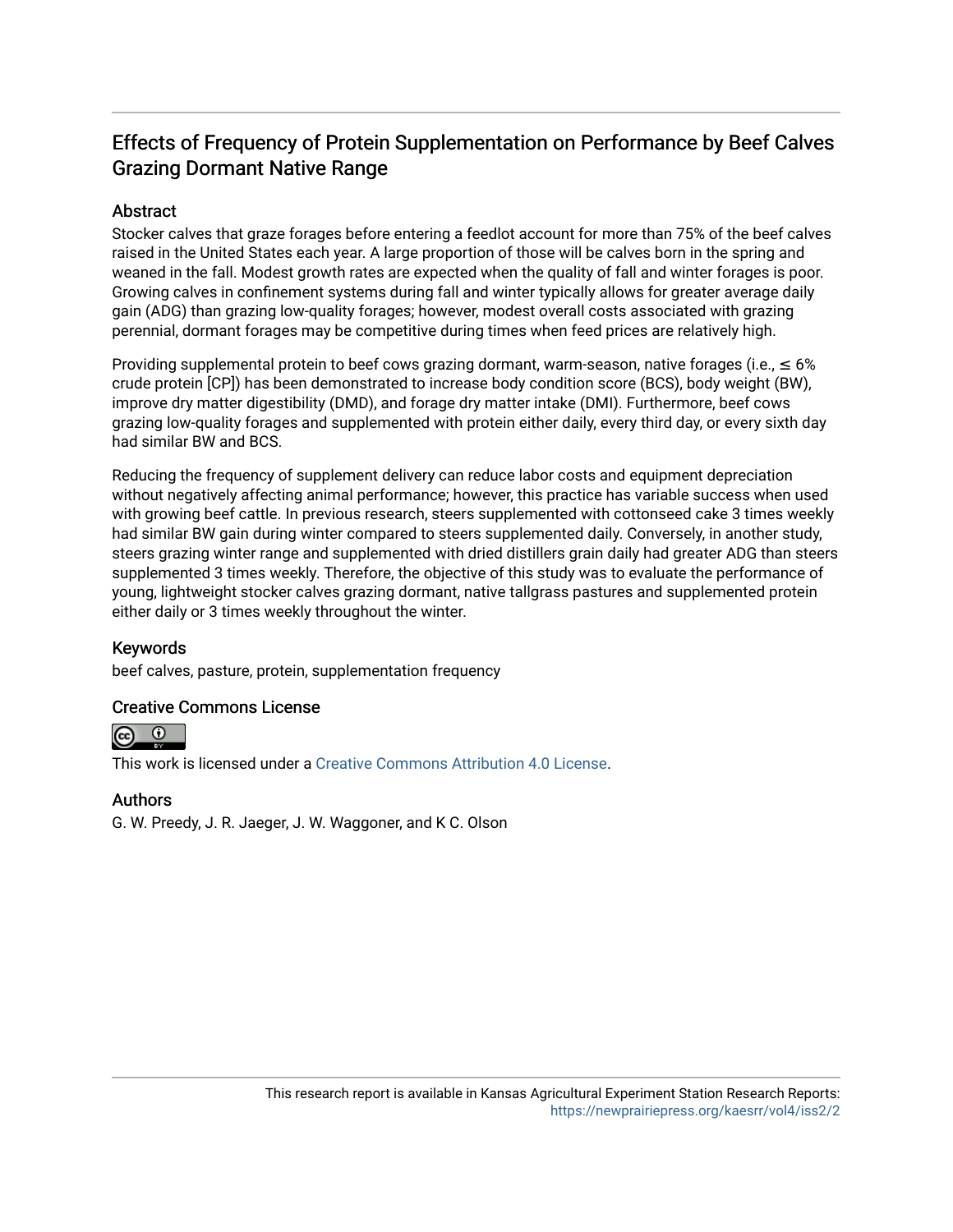

# Agricultural Research Center – Hays Roundup 2018

## Effects of Frequency of Protein Supplementation on Performance by Beef Calves Grazing Dormant Native Range

*G.W. Preedy,1 J.R. Jaeger, J.W. Waggoner,2 and KC Olson1*

## Introduction

Stocker calves that graze forages before entering a feedlot account for more than 75% of the beef calves raised in the United States each year. A large proportion of those will be calves born in the spring and weaned in the fall. Modest growth rates are expected when the quality of fall and winter forages is poor. Growing calves in confinement systems during fall and winter typically allows for greater average daily gain (ADG) than grazing low-quality forages; however, modest overall costs associated with grazing perennial, dormant forages may be competitive during times when feed prices are relatively high.

Providing supplemental protein to beef cows grazing dormant, warm-season, native forages (i.e.,  $\leq 6\%$  crude protein [CP]) has been demonstrated to increase body condition score (BCS), body weight (BW), improve dry matter digestibility (DMD), and forage dry matter intake (DMI). Furthermore, beef cows grazing low-quality forages and supplemented with protein either daily, every third day, or every sixth day had similar BW and BCS.

Reducing the frequency of supplement delivery can reduce labor costs and equipment depreciation without negatively affecting animal performance; however, this practice has variable success when used with growing beef cattle. In previous research, steers supplemented with cottonseed cake 3 times weekly had similar BW gain during winter compared to steers supplemented daily. Conversely, in another study, steers grazing winter range and supplemented with dried distillers grain daily had greater ADG than steers supplemented 3 times weekly. Therefore, the objective of this study was to evaluate the performance of young, lightweight stocker calves grazing dormant, native tallgrass pastures and supplemented with protein either daily or 3 times weekly throughout the winter.

## Experimental Procedures

Angus  $\times$  Hereford steer and heifer calves (n = 233; initial BW = 408  $\pm$  61.9 lb; initial age  $= 162 \pm 21$  d) originating from the commercial cow-calf herd at Kansas State Uni-

<sup>&</sup>lt;sup>1</sup> Department of Animal Sciences and Industry, Kansas State University, Manhattan, KS.

<sup>&</sup>lt;sup>2</sup> Southwest Research-Extension Center, Kansas State University, Garden City, KS.

Kansas State University Agricultural Experiment Station and Cooperative Extension Service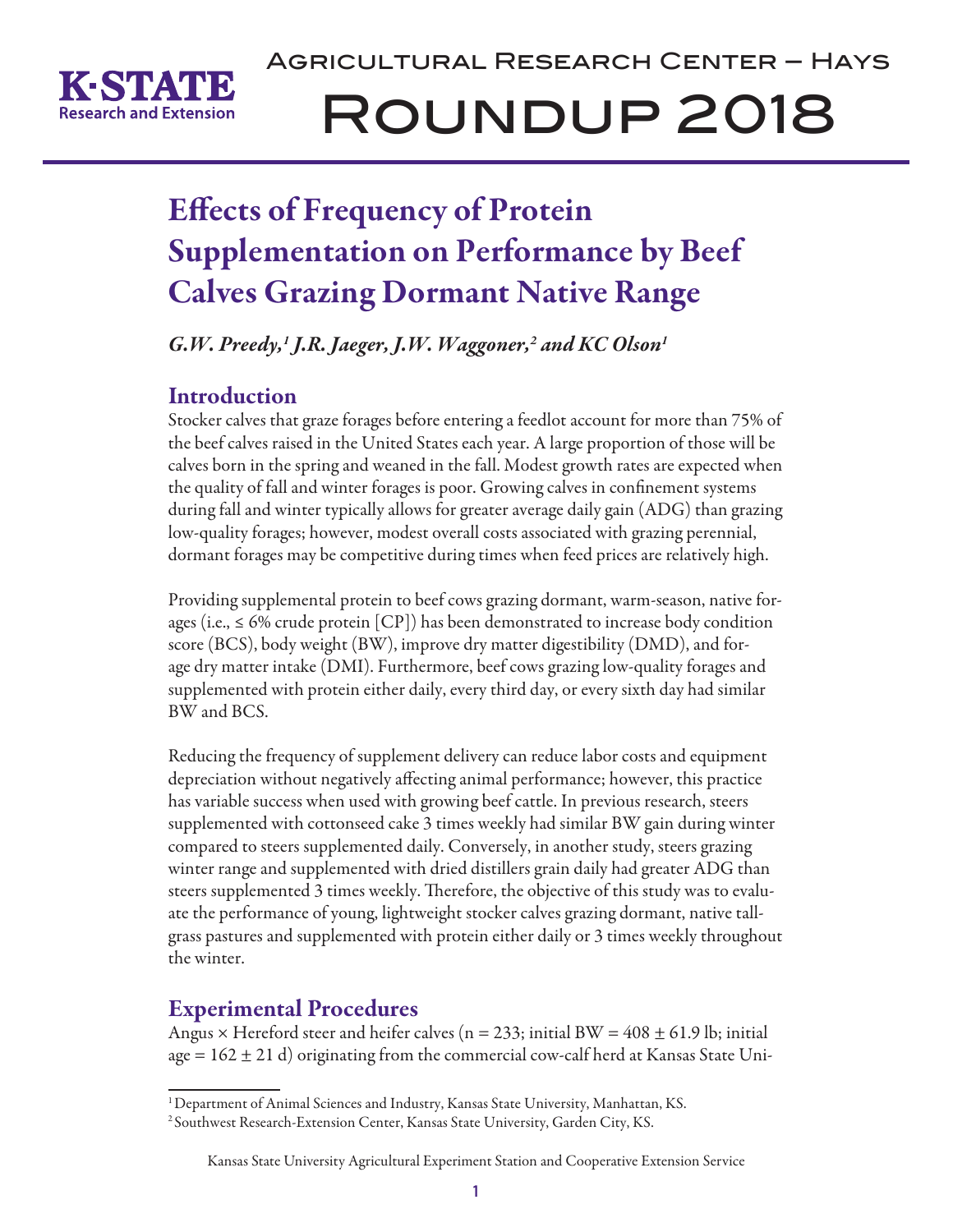#### 2018 Agricultural Research Center–Hays

versity in Manhattan, KS, were used in our study. At approximately 60 d of age, male calves were surgically castrated; all calves were vaccinated against clostridial diseases (Ultrabac 7; Pfizer Animal Health, Exton, PA) at that time, and, where applicable, surgical dehorning was performed. Following weaning in October, calves were confined to a single, dormant, native tallgrass pasture at the Kansas State University Commercial Cow-Calf Unit and were assigned randomly to 1 of 2 treatments related to proteinsupplementation frequency: daily  $(7x)$  or thrice weekly  $(3x)$ .

Upon separation from their dams, calves were weighed individually and given initial vaccinations against viral respiratory pathogens (Bovi-Shield Gold 5; Pfizer Animal Health, Exton, PA) and clostridial pathogens (Ultrabac 7; Pfizer Animal Health, Exton, PA). Calves were also given an injection of trace minerals (Multimin 90; Multimin USA Inc., Fort Collins, CO), and treated for internal and external parasites (Dectomax Injectable; Zoetis Inc., Kalamazoo, MI). In addition, steer calves were given a growthpromoting implant (Ralgro; Intervet Inc., Merck Animal Health, Summit, NJ) at that time. Calves were re-vaccinated against viral respiratory pathogens and clostridial pathogens 14 d after maternal separation.

Immediately following separation from dams, calves were confined to a single earthfloor pen (minimum area = 215 ft $^2$ /calf) and allowed ad libitum access to native tallgrass prairie hay (88.9% DM, 8.71% CP) via 6 ring feeders (diameter = 9.8 ft) for 4 d. Calves were released into the pasture designated for the study on the afternoon of d 4. The previously non-grazed, burned, native tallgrass pasture (321 acres) provided continual access to surface water and was stocked at 1.38 acres/calf for the duration of the study.

Pasture forage quality was estimated by clipping all plant material from within randomly-placed sampling frames (2.69 ft<sup>2</sup>; n = 2/pasture) at a height of 0.4 inches on 10/03, 10/31, 11/28, 01/02, 01/28, and 03/09. Samples were composited by sampling date at the conclusion of the experiment and submitted to a commercial laboratory (SDK Laboratories, Hutchinson, KS) for analysis of DM, CP, NDF, and ADF. Nutrient composition was fairly consistent over the period of our study (Table 1).

Pelleted sunflower meal (SFM; 93% DM, 32.1% CP), purchased from Archer Daniels Midland in Goodland, KS, was used as the supplemental CP source for our study. All calves were fed 15.4 lb of SFM weekly, with supplementation frequency depending on treatment group. Once released on pasture, calves were sorted daily into either  $3\times$  or  $7\times$ treatment groups and confined to two separate pens. Both treatments were group-fed in concrete bunks (18 inches of linear bunk space/calf). Calves assigned to 7× were fed 2.2 lb SFM/calf daily (DM basis). Calves assigned to 3× were sorted and confined in a pen daily but were supplemented with 5.1 lb SFM/calf on Monday, Wednesday, and Friday only.

Sunflower meal pellets were delivered at approximately 6-wk intervals during our study in four separate truckloads. Grab samples were collected from each truckload and frozen at -4°F. Samples were composited by weight at the conclusion of the experiment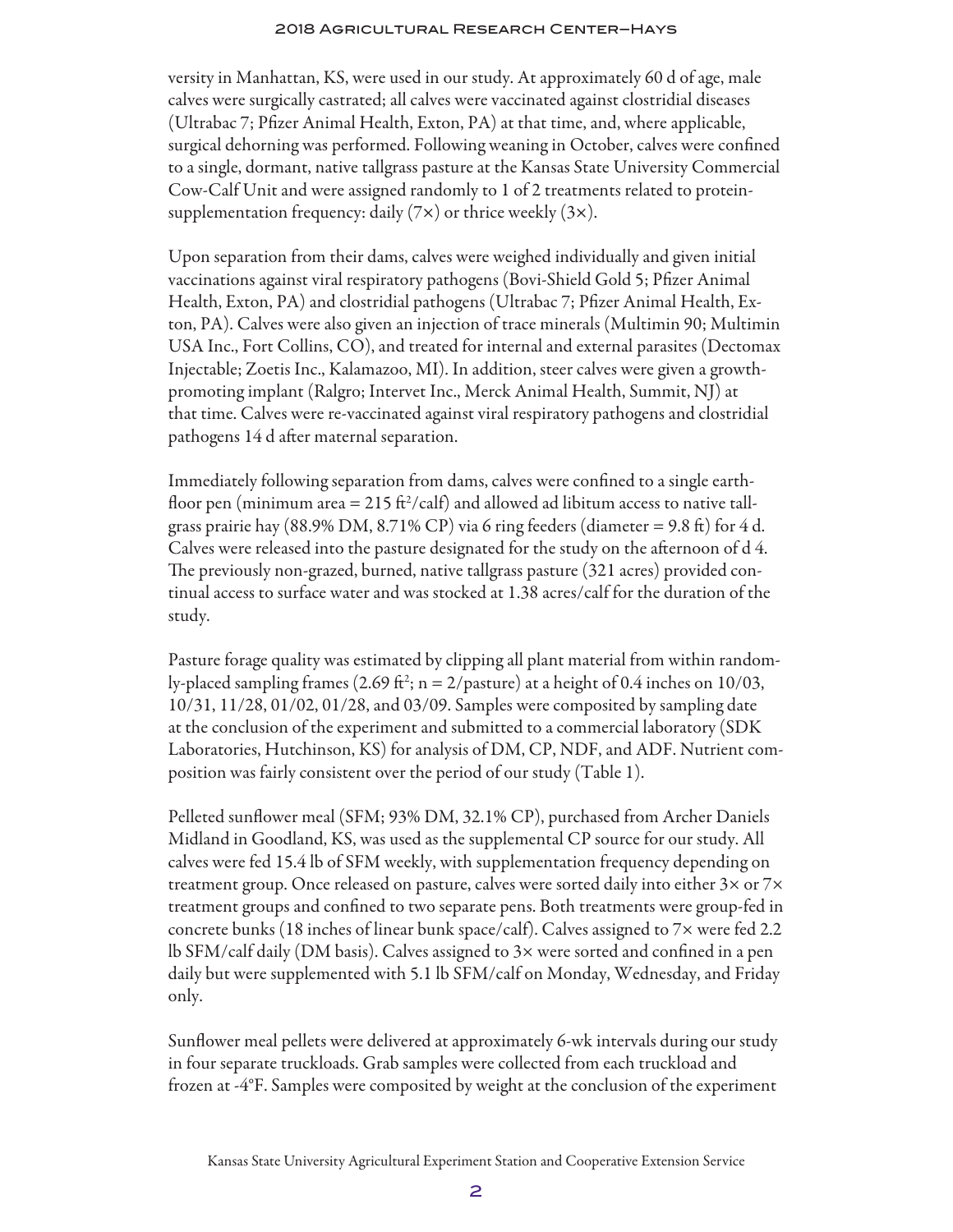and submitted to a commercial laboratory (SDK Laboratories, Hutchinson, KS) for analysis of DM, OM, CP, NDF, ADF, Ca, and P (Table 2).

Calves were individually weighed at 28-d intervals over the 157-d study (Table 3). To attempt to reduce the influence of gut fill on BW, calves were penned without access to feed for 24 h before BW measurements. Calves were monitored daily for symptoms of respiratory disease and conjunctivitis. Calves with clinical signs of BRD, as judged by animal caretakers, were removed from pastures and evaluated. Calves were assigned a clinical-illness score (scale: 1 to 4; 1 = normal,  $4 =$  moribund), weighed, and assessed for febrile response. Calves with a clinical illness score > 1 and a rectal temperature > 104°F were treated with therapeutic antibiotics according to label directions (first incidence = Baytril, Bayer Animal Health, Shawnee Mission, KS; second incidence = Resflor Gold, Merck Animal Health, Summit, NJ). Calves were evaluated 72 h following treatment and re-treated if clinical signs of BRD persisted. Calves showing signs of conjunctivitis (i.e., pinkeye) were treated using oxytetracycline (LA 200; Zoetis Inc., Kalamazoo, MI). Calves were evaluated 14 d following treatment and re-treated if clinical signs of conjunctivitis persisted.

### Results and Discussion

Calf BW was not different ( $P \ge 0.31$ ) between treatments at any time during the study. Likewise, calf BW change over the course of the study was not influenced  $(P = 0.49)$ by supplementation frequency. Calf ADG was not different  $(P \ge 0.22)$  between treatments from d 0 to 28, d 29 to 56, d 57 to 91, or d 118 to 157; moreover, ADG from d 0 to 157 was not different  $(P = 0.48)$  between treatments. For a brief period between d 92 and 117, calves assigned to 7 $\times$  had greater ( $P < 0.01$ ) ADG than calves assigned to 3 $\times$ ; however, this result was inconsequential to overall ADG. Calf BW changes during our study were modest but typical of winter grazing operations in the tallgrass prairie region of Kansas. Poor forage quality likely limited performance (Table 2).

Dormant-season grazing with calves is common for ranchers in the tallgrass prairie region of Kansas. Calves are purchased in the late fall when seasonal price discounts are relatively high, and then grown at modest rates on dormant, native tallgrass range until spring. From approximately April 15 to July 15, calves then graze actively-growing native tallgrass range and can achieve an ADG that exceeds 2 lb. Although winter BW gains are modest in this system, subsequent summer BW gains are thought to offset poor winter performance.

The contracted price of SFM at the initiation of our study was \$235.38/ton; feed cost per calf was estimated at \$41.45 for the 157-d period of our study (i.e., 2.4 lb SFM  $\times$  $157 \, \text{d} \times $0.11/\text{lb}$ ; as-fed basis). Feed delivery cost for 7× was estimated at \$39.25/calf (i.e., 157 d  $\times$  \$0.25/calf), whereas feed delivery cost for 3 $\times$  was only \$16.25/calf for the 157-d period (i.e., 65 d  $\times$  \$0.25/calf).

## **Implications**

Daily protein supplementation did not improve growth performance relative to thriceweekly protein supplementation when total weekly CP delivery was held constant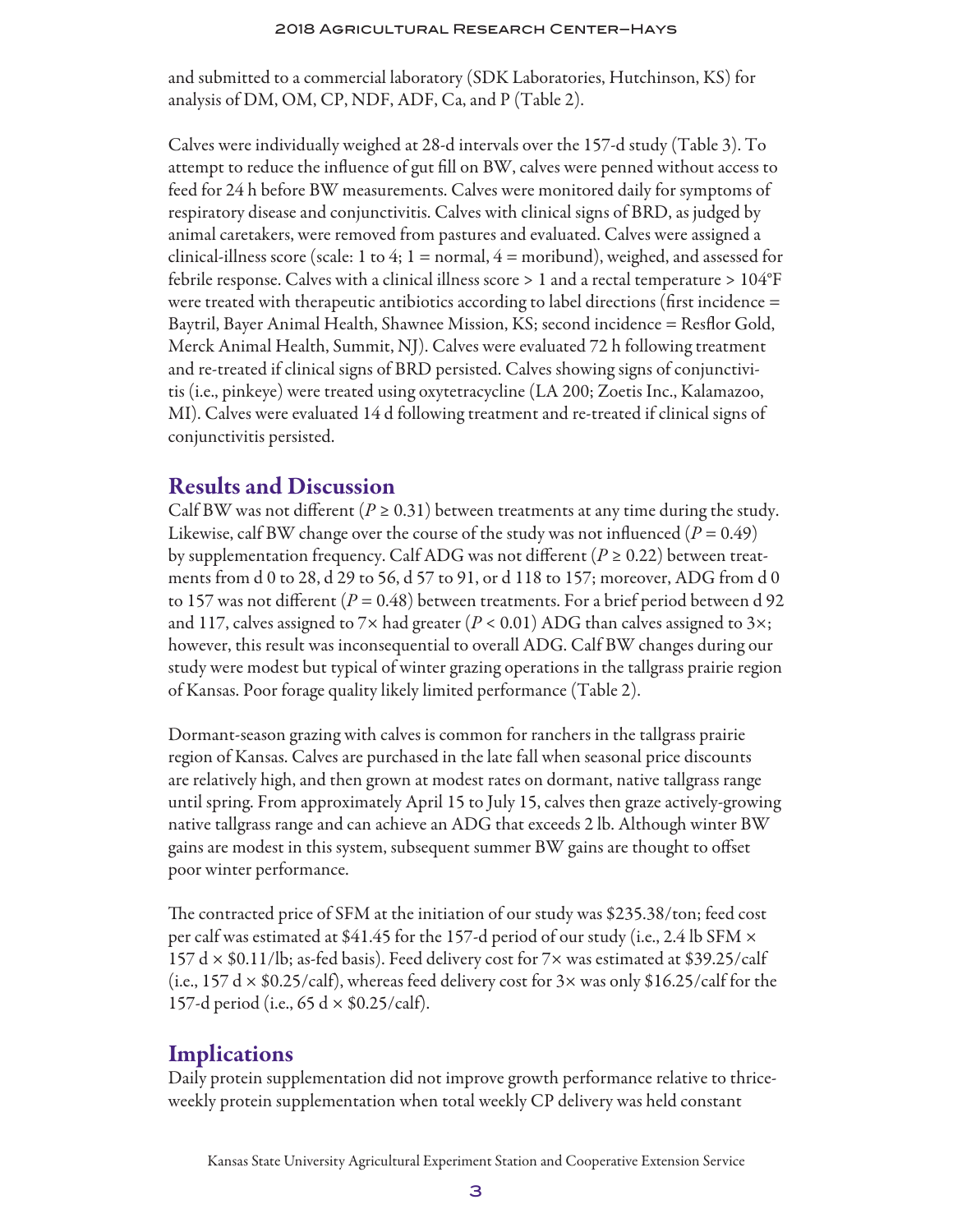### 2018 Agricultural Research Center–Hays

between treatments. Supplementing CP to stocker calves thrice weekly saved 59% (\$23.00/calf) in feed-delivery cost throughout the winter compared with daily CP supplementation.

|               | $\sigma$ | $\sigma$  |           |
|---------------|----------|-----------|-----------|
| Sampling date | CP, % DM | NDF, % DM | ADF, % DM |
| October 3     | 4.4      | 67.4      | 46.8      |
| October 31    | 4.1      | 69.9      | 49.6      |
| November 28   | 3.7      | 71.2      | 50.9      |
| January 2     | 3.6      | 72.8      | 51.5      |
| January 28    | 3.6      | 73.7      | 51.9      |
| March 9       | 3.9      | 69.1      | 47.6      |

Table 1. Nutrient composition of range forage

Table 2. Nutrient composition of sunflower meal

| Nutrient composition |      |
|----------------------|------|
| DM %                 | 93.0 |
| OM, % DM             | 25.6 |
| CP, % DM             | 32.1 |
| NDF, % DM            | 44.2 |
| ADF, % DM            | 31.3 |
| $Ca$ , % DM          | 0.37 |
| $P, \%$ DM           | 0.96 |